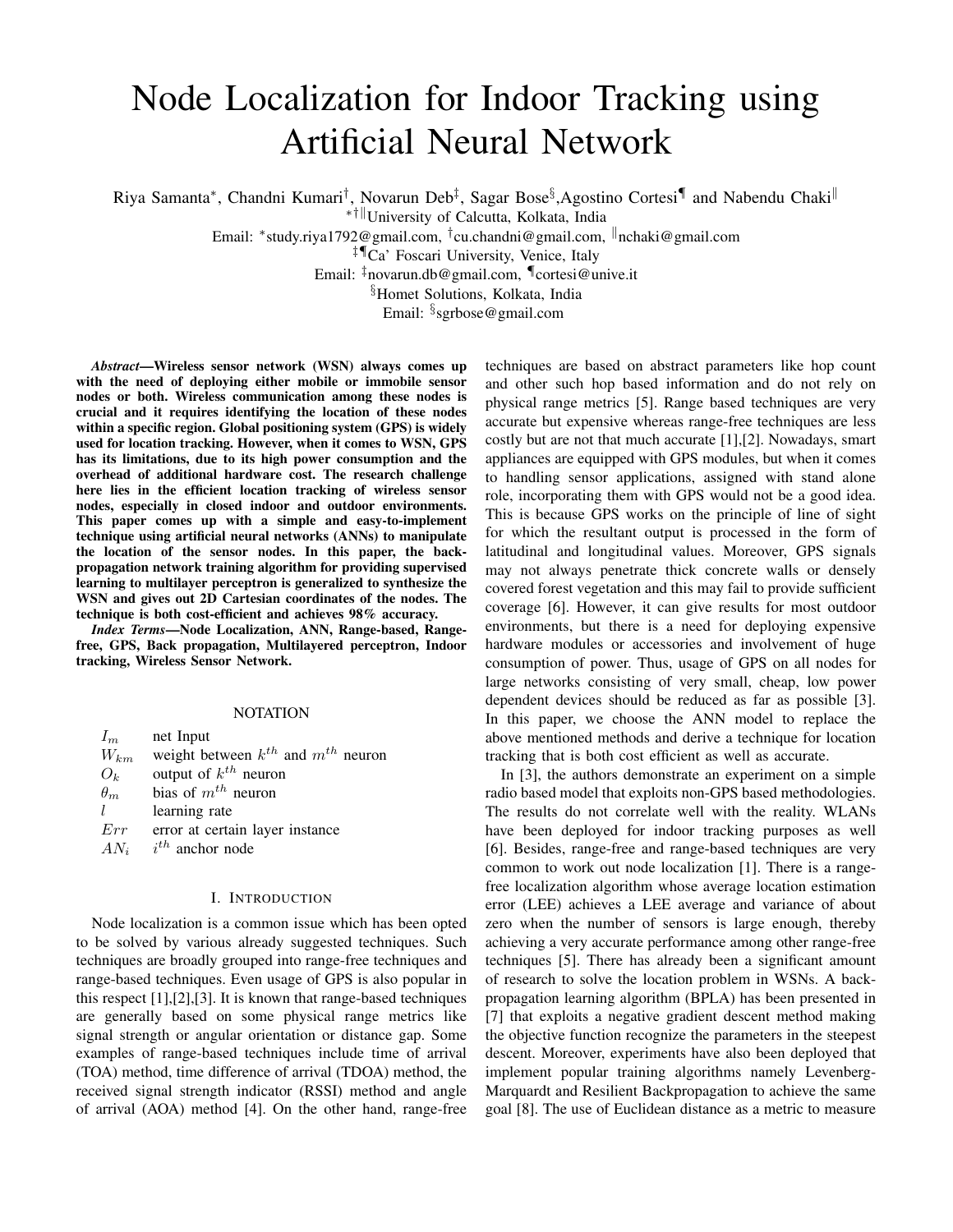the distance between nodes is proved to be a standard and simple approach [4]. A detailed comparison between various well known algorithms used for node localization has already been chalked out in [9]. Recently, Eugenio and Cortesi [10] analyzed energy consumption of mobile devices when walking in a WiFi network area to study the dynamic of power absorption during exchange of data.

Node localization can be performed in two strategies: *Fine Localization*, which is dependent on approximation of the distance or angular measure between neighboring nodes (provided as input) and *Approximate Localization*, which is free from any input measures as the connectivity between the nodes is used as indicator to approximate the node coordinates [9]. We can identify the following classification of parameters for localization techniques:

- Mobility of nodes (static or dynamic).
- Architecture of deployment of the nodes (centralized or distributed), and
- Technology of measures (range-based or range-free).

#### II. SCOPE OF THE WORK

As already discussed, the use of GPS in generalized sensor networks is not desirable particularly for handling indoor tracking issues. This is because when GPS is used to track two different nodes within the same floor, both the nodes would be visible at the same point on the map. Here comes the need for some 2D mapping technique using Cartesian coordinates, for plotting two distinct nodes at two different locations. In this paper, we propose an ANN based model for tracking the location of sensor nodes in indoor environments with high accuracy.

#### III. PROPOSED MODEL

It is known that ANN has an analogy with the human neural system. Thus, it is capable of learning and can adapt [7], [11] and this property of ANN has been exploited in this work. There have been numerous models of ANN based on the connectivity of the neurons [11],[12],[13]. Back-propagation network learning algorithm provides supervised training to multilayer perceptron. It is simple to design and an efficient error handling strategy. The algorithm has been generalized and developed for WSN. In our experimental settings, the network consists of two kinds of senor nodes:

- 1) Anchor nodes which are aware of their locations and can be implemented by attaching GPS modules with them, and
- 2) Generic sensor nodes which are positionunaware and are dependent on the anchors for obtaining their locations.

The anchors are assigned as the 2D Cartesian coordinate points based on a specific 100 by 100 grid area for our simplicity. Training is based on the minimization of errors between the output generated by the network and the target output. This is achieved by propagating the errors backward, calculated in the previous iterations through the network. Sensor nodes are assumed to be placed at the intersection points of the grid. Euclidean distance formula (1) is used for calculating the distance between the anchor and the sensor nodes. This is the training dataset, which is the input dataset along with the target dataset representing the actual locations of the nodes.

$$
dist = \sqrt{(x_1 - x_2)^2 + (y_1 - y_2)^2}
$$
 (1)

The efficiency of this approach is quite up to the mark on similar research work [7].

#### IV. TRAINING OF THE NETWORK

The ANN is trained to locate each sensor node in the grid by estimating the distance relative to each defined anchor node and then tested. MATLAB tool is used for the programming purpose. Firstly, log-sigmoid is used as transfer functions in the hidden layer with 10 to 15 neurons. It is known that log-sigmoid transfer function, specifically "logistic" function is used in ANN models to incorporate non-linearity, so that the output can be squashed onto the range  $[0, 1]$ . Moreover, logistic transfer function satisfies the property between its derivative and itself which makes it easier for computation, particularly for learning algorithms. The range  $[0, 1]$  is taken into consideration for processing as manipulation of the result becomes easy and chances of convergence become high. Secondly, linear function is used for the output layer so as to allow the flow of processed values to the next level without much non-linearity. Also, the number of anchor nodes in the network can be increased successively. Euclidean distance formula is used to measure the distance between general nodes and each fixed anchor nodes pair. This gives out the training dataset. The number of anchor nodes is kept fixed at 3 for simplicity and better result [8].

$$
\log \text{sig}(m) = 1/(1 + \exp(-m))\tag{2}
$$

$$
k = purelin(m) = m \tag{3}
$$

For the hidden layer, log-sigmoid transfer function is used as shown in Eq. (2). For the output layer, linear transfer function is used as shown in Eq. (3).

#### V. TESTING OF THE NETWORK

The trained network is further extended to predict the location of any number of sensor nodes on the same network grid. The network grid boundary can either be extended or reduced according to the expected area coverage. In that case the network needs to be retrained every time the change of area coverage is expected. Thus for the testing, the sensor nodes are deployed in a distributed manner throughout the grid and not compulsorily at the intersection points, only input values in the form of distance of those sensor nodes to the anchor nodes are fetched. Unlike in training, no target values are used here. The actual dataset is then compared with the output dataset to compute the localization error. Again, log-sigmoid transfer function is used for the hidden layer as referred in Eq. (2). For the output layer, linear transfer function is used as referred in Eq. (3).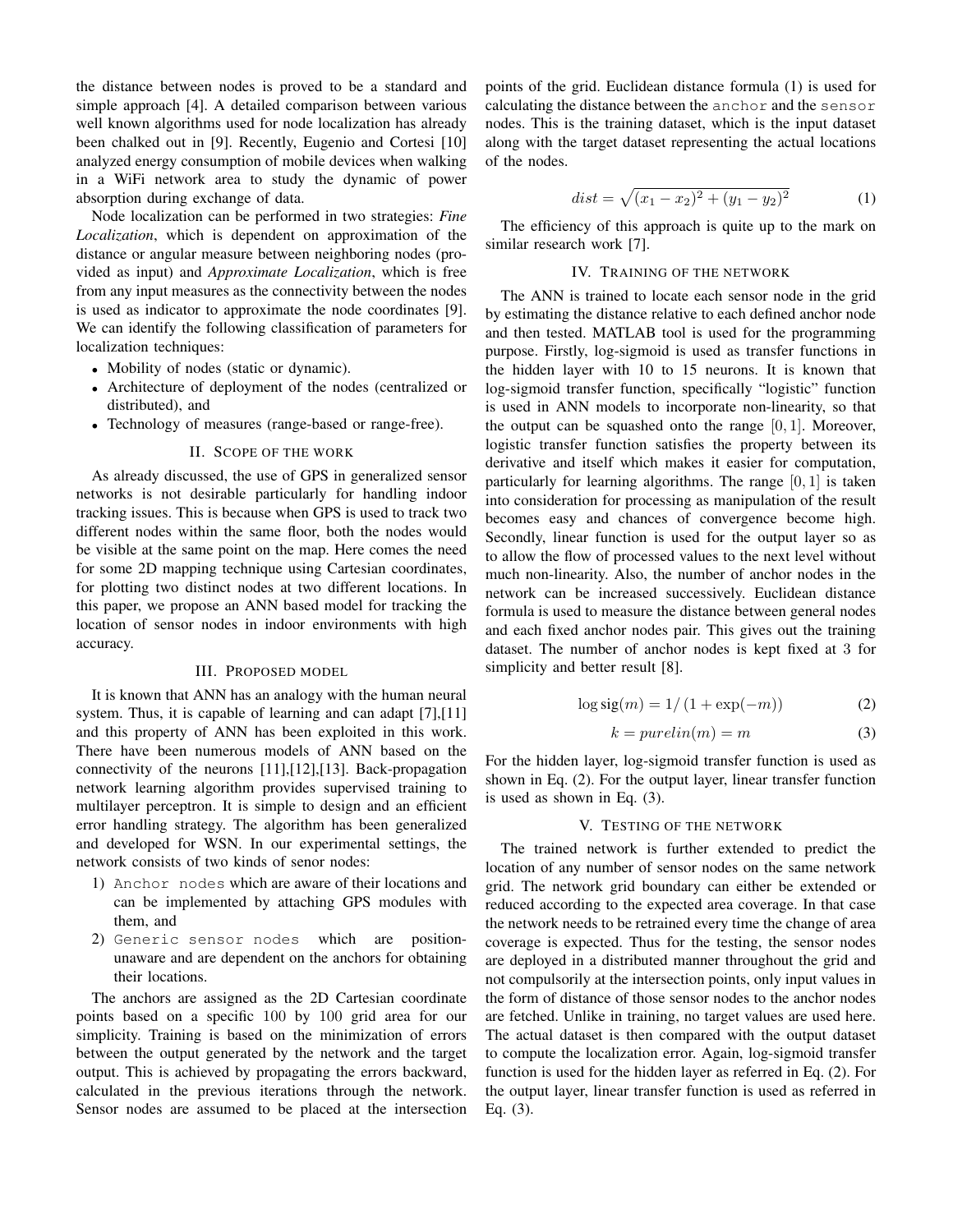# Algorithm 1 Algorithm for Training

|  |  | <b>Input:</b> Target data, distance between each of the sensor node |  |
|--|--|---------------------------------------------------------------------|--|
|  |  | with anchor nodes (3 anchor nodes are used here)                    |  |

**Output:** Input to Hidden layer and Hidden to Output layer weight matrices

*Initialization*: Initialize all the weights with the random values

1: while the stopping condition not satisfies do

2: Calculate the net input using 
$$
I_m = \sum W_{km} * O_k + \theta_m
$$

- 3: Apply the activation function,  $O_m = f(I_k)$ Propagate the error in backward direction
- 4: Calculate the error for output layer using,  $Err_m =$  $O_m (1 - O_m) (T_m - O_m)$
- 5: Calculate the error for hidden layer using,  $Err_m =$  $O_m\left(1 - O_m\right) \sum Err_t*W_{mt}$
- 6: Update the weights and  $\theta$ (bias) values using,  $\Delta W_{km} = l * Err_m * O_m$

 $W_{km} = W_{km} + \Delta W_{km}$  $\Delta\theta_{km} = l * Err_m$  $\theta_{km} = \theta_{km} + \Delta \theta_{km}$ Check for the Stopping conditions

- 7: if  $(\Delta W_{km} <$  threshold) OR (total number of iterations exceeds a certain predefined value) then
- 8: Stop
- 9: end if
- 10: end while

## Algorithm 2 Algorithm for Testing

Input: Weights and bias produced during training phase, location of sensor nodes placed at random locations

- Output: Target locations with minimum localization error *Initialization*: Initialize the required variables
- 1: Calculate the distance between each of the sensor node with the anchor nodes
- 2: for each hidden and output layer unit do
- 3: Calculate the net input  $I_m = \sum W_{km} * O_k + \theta_m$
- 4: Apply the activation function,  $O_m = f(I_k)$
- 5: end for
- 6: Calculate the Testing Error

## VI. EXPERIMENTAL RESULTS

#### *A. Simulation Settings*

The following metrics are used for experimental setup:

- Number of anchor nodes  $= 3$
- Number of generic sensor nodes  $= 10$  (50 for graphical representation)
- Area of coverage  $= 100 \times 100$
- Number of neurons in the hidden layer  $= 10$
- Dimension of Input-Hidden matrix  $= 3 \times 10$
- Dimension of Hidden-Output matrix =  $10 \times 2$

# *B. Input during Training*

Table I represents the inputs provided to the algorithm. Target data represents the considered 2D coordinates of the

TABLE I INPUT TRAINING SET

| Target Data |          | Input data |            |          |  |  |
|-------------|----------|------------|------------|----------|--|--|
| $X_i$       | $Y_i$    | AN1        | AN2        | AN3      |  |  |
|             |          | (100, 0)   | (100, 100) | (0, 100) |  |  |
| 0           | 0        | 100.00     | 141.42     | 100.00   |  |  |
| 10          | $\Omega$ | 90.00      | 134.54     | 100.50   |  |  |
| 20          | $\Omega$ | 80.00      | 128.06     | 101.98   |  |  |
| 30          | $\Omega$ | 70.00      | 122.07     | 104.40   |  |  |
| 40          | 0        | 60.00      | 116.62     | 107.70   |  |  |
| .           | .        | .          | .          | .        |  |  |
| 90          | 100      | 100.50     | 10.00      | 90.00    |  |  |
| 100         | 100      | 100.00     | 0          | 100.00   |  |  |

nodes and the input data is the distance between sensor nodes and the anchor nodes.

## *C. Output after Training*

Table II and Table III are formed after execution of the training algorithm. It consists of the weight values which will be used further for the generation of the estimated node locations.

## *D. Data collected after testing of one set of coordinate range*

Table IV contains the actual location of the sensor nodes and estimated locations produced after execution of the testing algorithm. It also shows the error and average deviation generated from the difference of actual and estimated locations.

Here,  $X_d = |X_A - X_e|$  and  $Y_d = |Y_A - Y_e|$ 

$$
Err = \sqrt{X_d^2 + Y_d^2}
$$
  
 
$$
Avg\ Deviation = \frac{X_d + Y_d}{2}
$$

$$
Avg Err = \frac{TotalError}{Number\ of\ Sensor\ nodes\ tested} \tag{4}
$$

From Table IV, we obtain average error (by Eq. 4) as follows:

 $Total Err = (4.75 + 2.28 + 2.88 + 2.60 + 4.85 + 2.36 +$  $1.37 + 2.29 + 15.17 + 10.80 = 49.35$ 

$$
Avg\ Err = \frac{49.35}{10} = 4.935
$$

Omitting the last two extreme nodes that are  $(0, 0)$  and  $(3, 7)$ , we get

$$
Avg\ Err = 2.9225
$$

Thus, accuracy is almost  $98\%$  to  $97\%$ . The nodes at  $(0, 0)$ or  $(3, 7)$  behave as outliers because they are more than  $90\%$ away from all of the anchor nodes individually. For instance, the node at  $(0, 0)$ , has the following distances (using Euclidean distance formula 1) from the anchor nodes:

- Dist. from  $AN_1 = 100$  units
- Dist. from  $AN_2 = 141.42$  units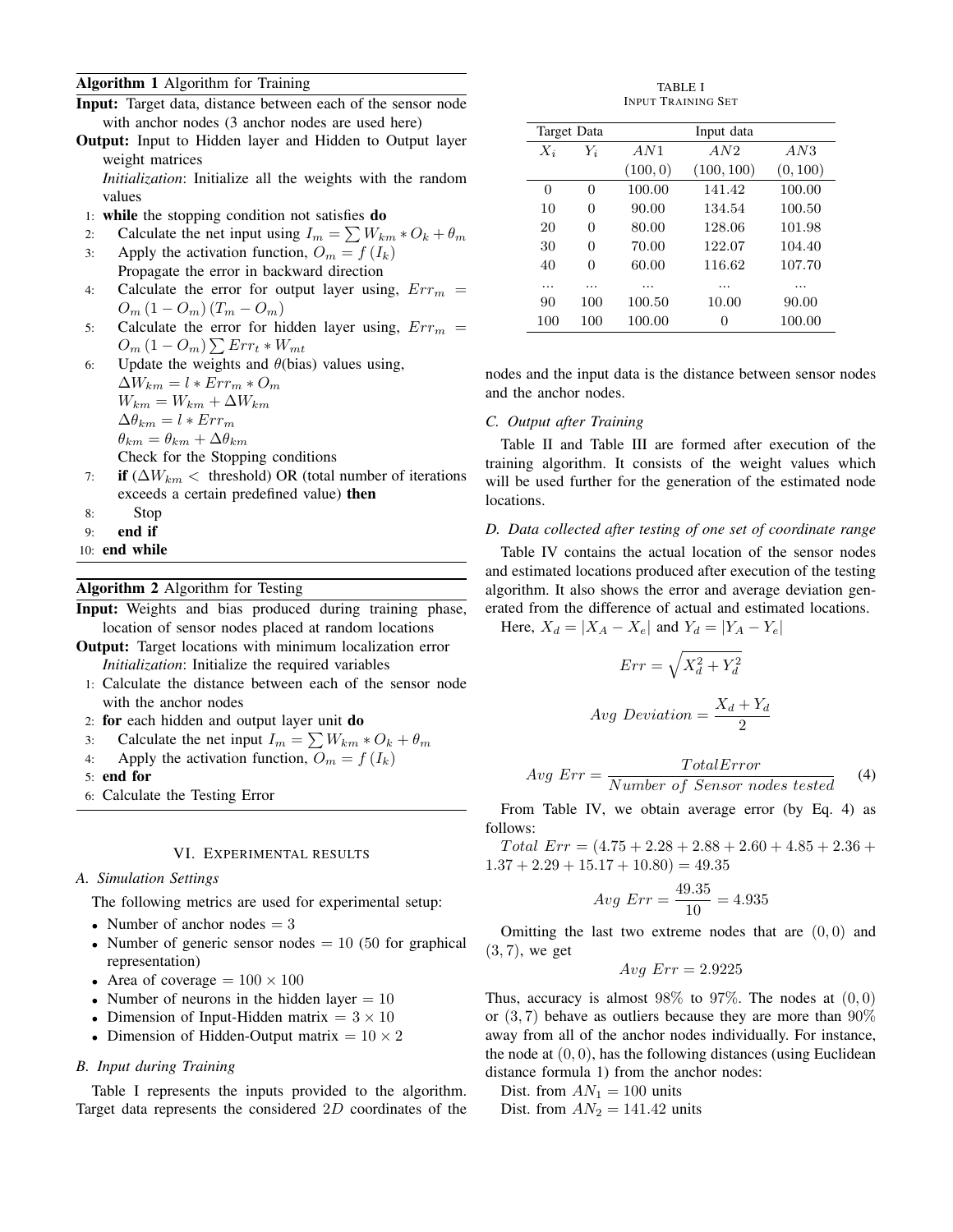TABLE II WEIGHT MATRIX OF INPUT TO HIDDEN LAYER

| W1          | $W_2$                | $W_3$     | W <sub>4</sub>   | W5.               | $W_6$     | W7                                        | $W_{8}$ | Wo                            | $W_{10}$  |
|-------------|----------------------|-----------|------------------|-------------------|-----------|-------------------------------------------|---------|-------------------------------|-----------|
| $-5.1180$   | $-6.4990$            | -3.6620   | $-5.6500$        | $-1.6370$         |           | $3.7966$ $-14.5800$ $0.9715$ $-2.8650$    |         |                               | $-0.0190$ |
| $2 -5.9560$ | $-3.4700$            |           | $0.1006 -9.2350$ | $-1.9590 -8.3460$ |           | $-28.0600$ $-1.7930$ $-3.4420$ $-14.2100$ |         |                               |           |
|             | $-0.0800$ $-15.9300$ | $-2.0820$ | 2.6343           | $-1.0240$         | $-5.3510$ | 0.6407                                    |         | $-2.3070$ $-6.1540$ $-2.0970$ |           |

TABLE III WEIGHT MATRIX OF HIDDEN TO OUTPUT LAYER

|          | 1         | $\overline{2}$ |
|----------|-----------|----------------|
| $W_1$    | 0.9826    | 2.7836         |
| W2       | $-4.8062$ | 0.7432         |
| $W_3$    | 5.0985    | $-0.9141$      |
| W4       | 6.6481    | 2.5808         |
| $W_5$    | 4.7842    | 1.0690         |
| Wв       | 4.0204    | 2.1161         |
| W7       | $-9.7163$ | 0.7285         |
| Wя       | $-1.7312$ | 1.9019         |
| Wq       | 0.2455    | 1.7532         |
| $W_{10}$ | $-5.3959$ | $-2.9658$      |

TABLE IV ERROR ESTIMATION TABLE

| Actual Location |              | Estimated Location |          | Difference value |         | Err   | Avg Deviation |
|-----------------|--------------|--------------------|----------|------------------|---------|-------|---------------|
| $X_A$           | $Y_A$        | $X_e$              | $Y_e$    | $X_d$            | $Y_d$   |       |               |
| 78              | 99           | 81.2529            | 102.4664 | 3.2529           | 3.4664  | 4.75  | 3.36          |
| 66              | 96           | 67.3046            | 97.8720  | 1.3046           | 1.8720  | 2.28  | 1.58          |
| 68              | 104          | 70.8100            | 104.8196 | 2.8100           | 0.8196  | 2.88  | 1.71          |
| 70              | 95           | 71.2023            | 97.3001  | 1.2023           | 2.3001  | 2.60  | 1.75          |
| 85              | 94           | 87.5741            | 98.1068  | 2.5741           | 4.1068  | 4.85  | 3.34          |
| 77              | 88           | 74.9269            | 89.1192  | 2.0731           | 1.1192  | 2.36  | 2.52          |
| 66              | 92           | 65.2593            | 93.1466  | 0.7407           | 1.1466  | 1.37  | 1.20          |
| 68              | 107          | 69.9278            | 105.7550 | 1.9278           | 1.2450  | 2.29  | 1.59          |
| $\overline{0}$  | $\mathbf{0}$ | 9.0953             | 12.1464  | 9.0953           | 12.1464 | 15.17 | 10.62         |
| 3               | 7            | 10.7982            | 14.4666  | 7.7982           | 7.4666  | 10.80 | 7.63          |

Dist. from  $AN_3 = 100$  units  $X_d = |X_A - X_e| = |0 - 9.0953| = 9.0953$  $Y_d = |Y_A - Y_e| = |0 - 12.1464| = 12.1464$ Hence,

$$
Avg Deviation = \frac{X_d + Y_d}{2}
$$
  
= 
$$
\frac{9.0953 + 12.1464}{2}
$$
  
= 10.62

Thus, the results deviate by around  $6\%$  to  $10\%$  in such cases; however, with uniform distribution of anchor nodes over the grid area, the deviation converges in the range of  $2\%$  to  $5\%$ . The mean difference for both  $X$  and  $Y$  coordinates, denoted by  $E_X$  and  $E_Y$ , are calculated as shown below.

$$
E_X = \frac{\left(\sum_{i=1}^{N_i} X_{d_i}\right)}{N_i}
$$



Fig. 1. Graph against the actual location of nodes.

$$
E_Y = \frac{\left(\sum_{i=1}^{N_i} Y_{d_i}\right)}{N_i}
$$

For the data sets obtained in Table IV, we get  $E_X = 3.27367$ units and  $E_Y = 3.56887$  units.

Applying the same technique on 50 random coordinate datasets, it was observed that throughout any location over a specific grid area (here 100 by 100) the accuracy rate is quite consistent( referring Fig. 1 and Fig. 2).

*E. Data collected after testing against multiple set of coordinate ranges*

Fig.1 represents a simple, scattered point graph where each point on the  $X - Y$  plane is the graphical location of sensor nodes. The dots represent the practically acquired coordinates on a particular floor-planning. For experimental purposes of our model, 50 such locations have been taken into consideration which is absolutely random or may be based on the sensing task accounted for. It is known that the grid size is 100 by 100 and the three anchor nodes are situated at the three extreme corners that are  $(100, 100)$ ,  $(0, 100)$  and  $(100, 0)$ . Thus the points close to these corners are also considered close to the relative anchor nodes. Moreover, the points near to the origin are also farthest from all anchor nodes. It is also clear from the figure that clustered position of sensor nodes are tested.

#### VII. CONCLUSION

*T*he experiment is based on practical observation and can be reconstructed on any platform. The authors have not used any already deployed tool. It is also observed that increasing the number of neurons in the hidden layer improves the performance of the network as well but to a certain extent.